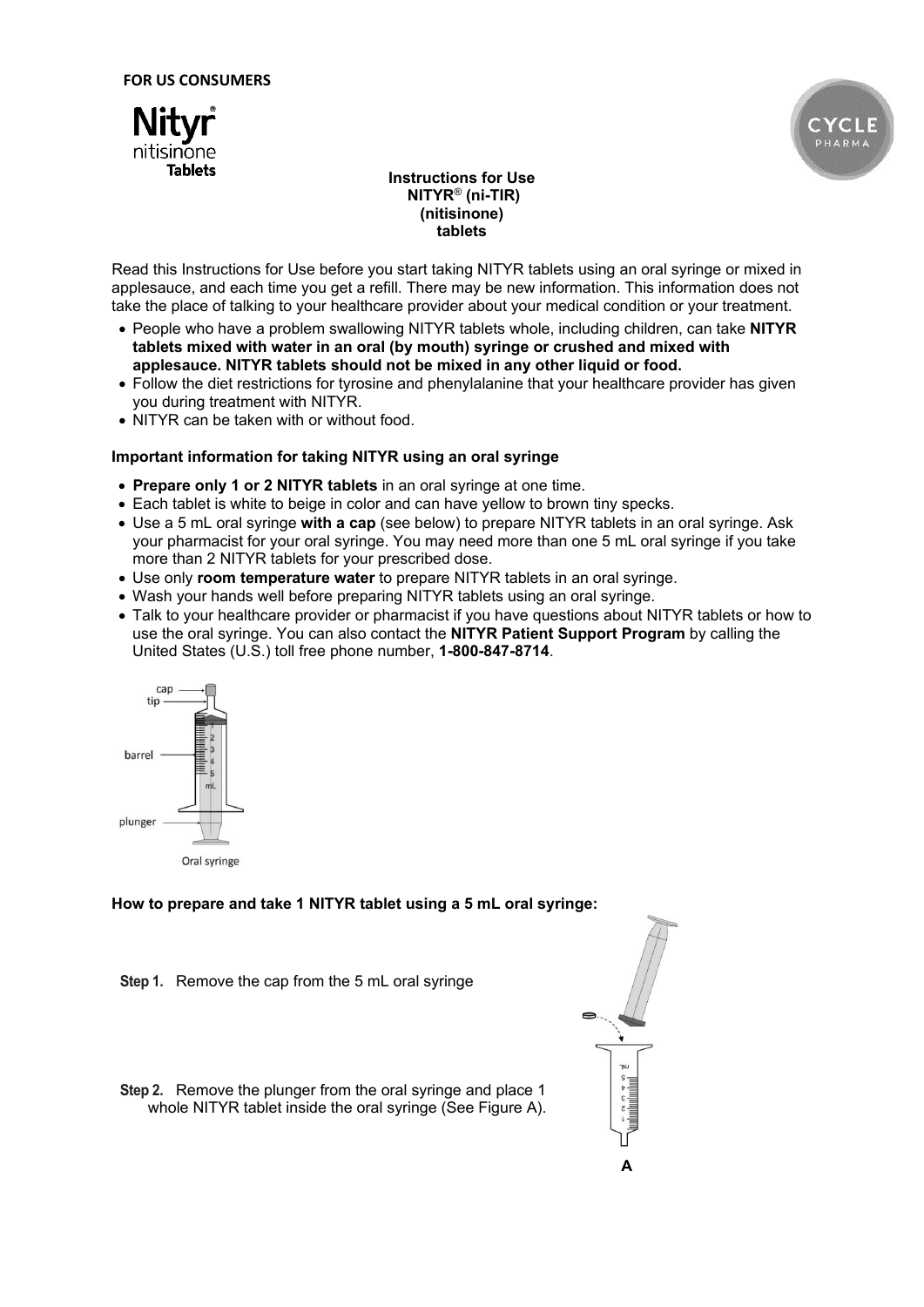**Step 3.** Replace the plunger (See Figure B).











**Step 6.** Turn the oral syringe up and down for at least **30 seconds** (See Figure E).

**Step 5.** Replace the cap on the oral syringe. Let the oral syringe sit for at least **60 minutes** (See Figure D).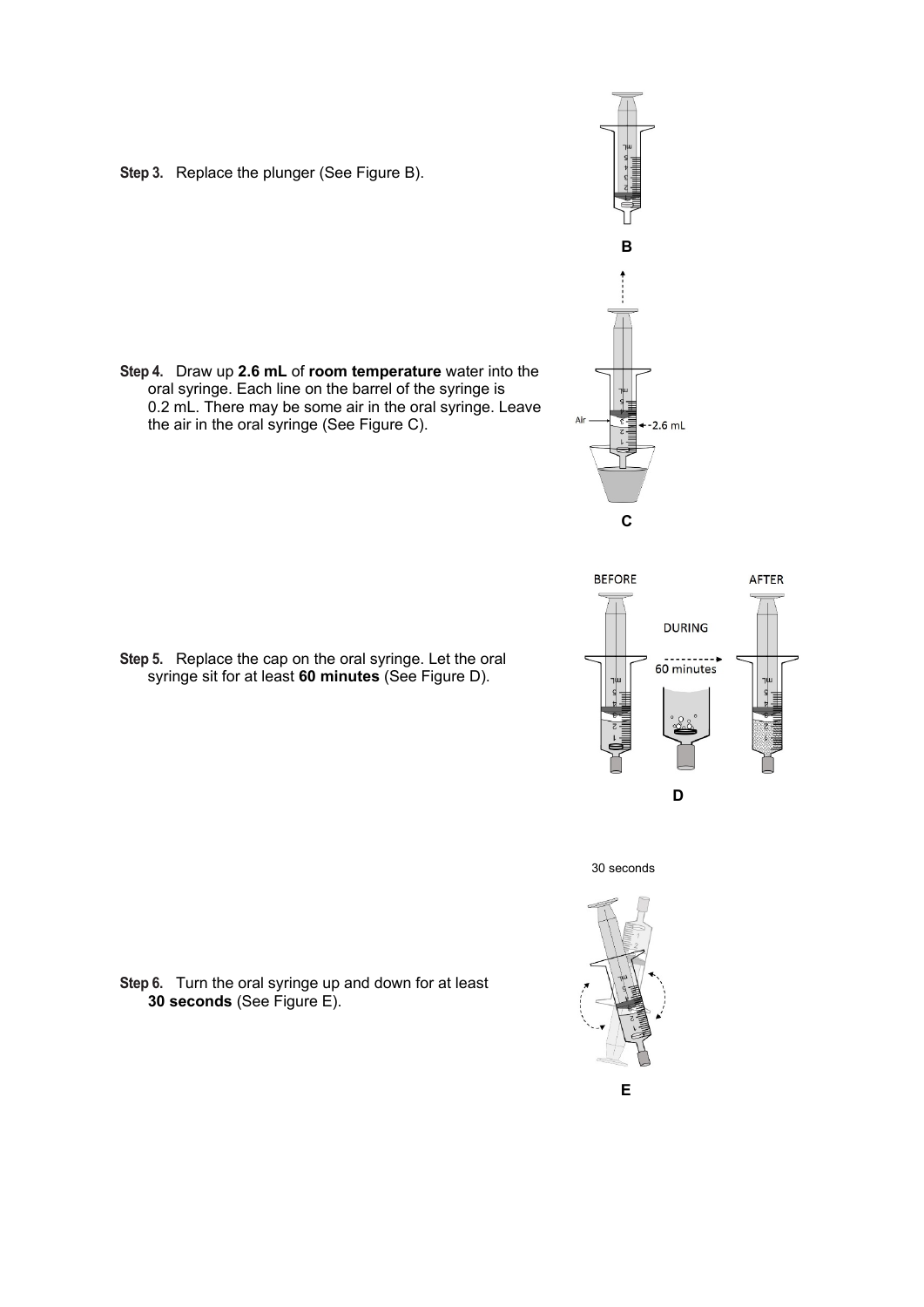**Step 7.** Check the oral syringe to see if the NITYR tablet has broken apart into very small pieces and the pieces are evenly spread through the water (suspension) (See Figure F). Do not take the suspension if there are any large pieces of the NITYR tablet in the suspension or if there are any pieces of the tablet that are not evenly spread through the water.

If there are any pieces of the tablet that are not evenly spread through the water, let the oral syringe sit for 10 minutes.

Before giving the suspension, turn the oral syringe up and down for 30 seconds to continue to spread the pieces of NITYR tablet in the suspension.

**Step 8. Remove the cap from the oral syringe** (See Figure G).

**Step 9.** Place the tip of the oral syringe in the mouth right away. If giving to a child, place the tip of the oral syringe along the inner cheek of the child's mouth (See Figure H).

**Step 10.** While keeping the oral syringe in the mouth, slowly push down on the plunger **until a small amount of air is left in the oral syringe,** between the plunger and the tip of the oral syringe (See Figure I). Do not press the plunger all the way down to the end of the syringe.







 **H**



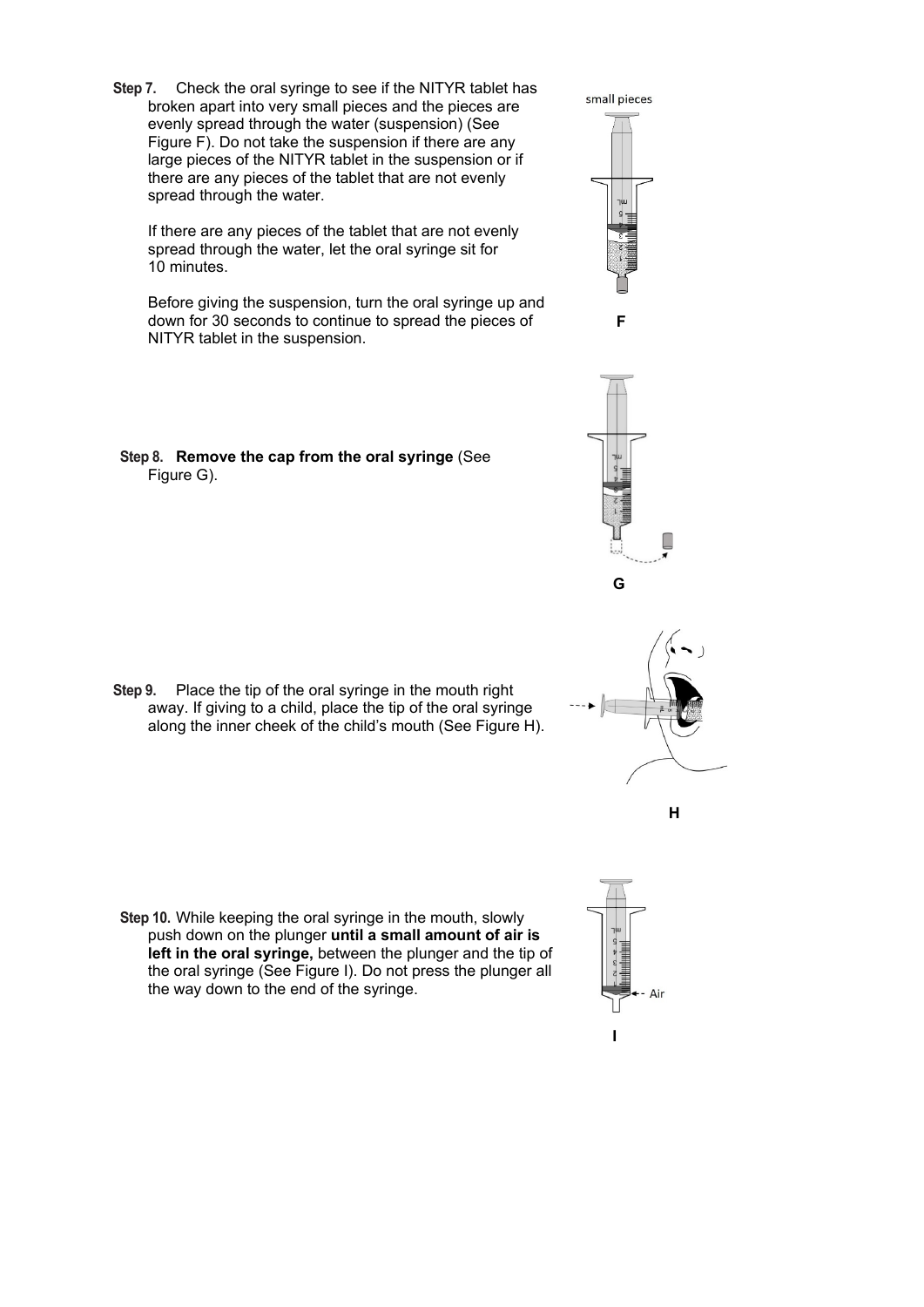$-2$  mL

 **J**



**Step 12.** Replace the cap on the oral syringe. **Shake the oral syringe** well for **10 seconds** to spread the remaining tablet pieces evenly through the water in the oral syringe (See Figure K).

**Step 11.** Draw up an additional **2 mL** of water into the oral

syringe (See Figure J).

**Step 13. Remove the cap from the oral syringe** (See Figure L).





 $\Box$ 

 **L**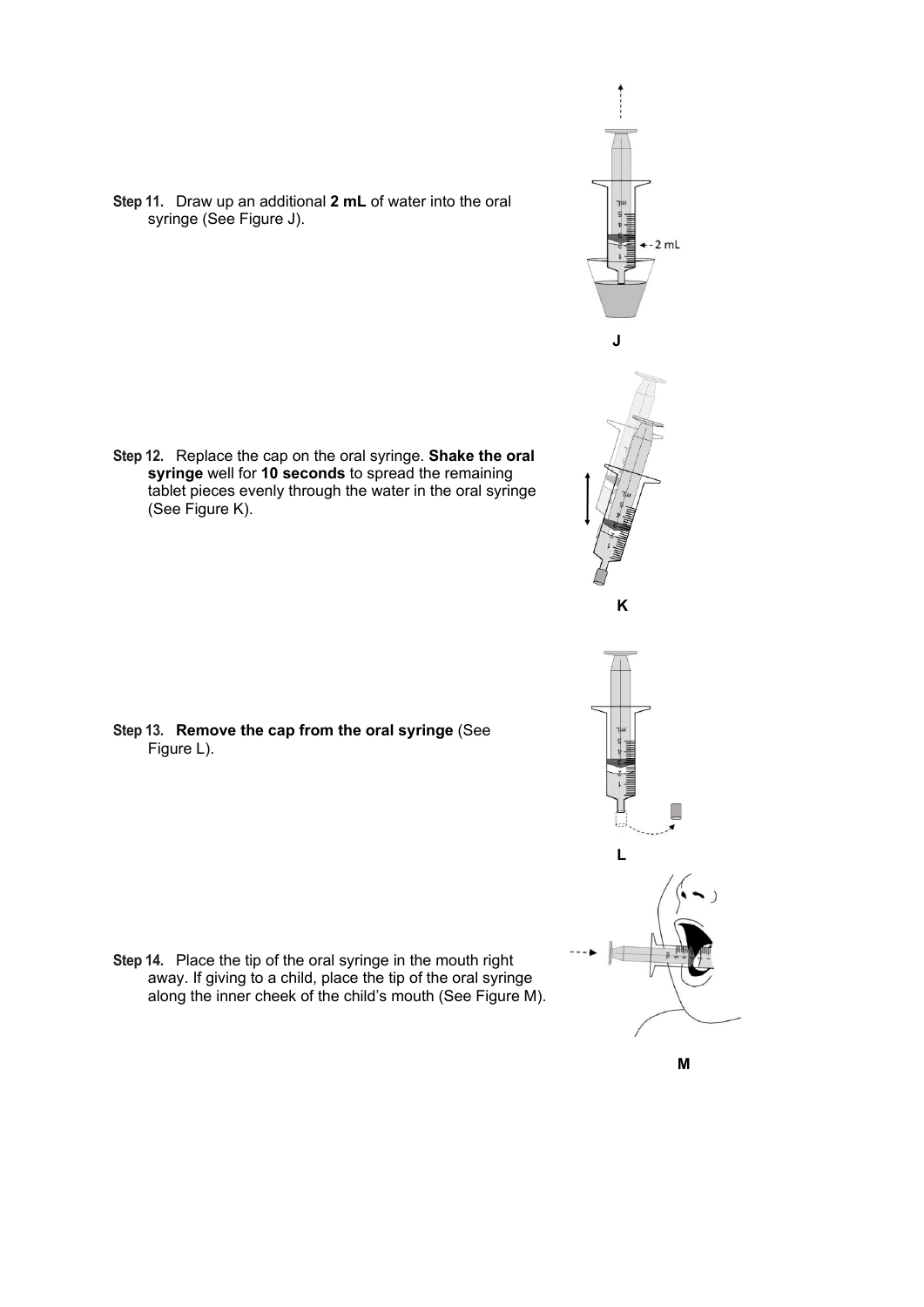**Step 15.** While keeping the oral syringe in the mouth, slowly push down on the plunger until the oral syringe is empty (See Figure N). In case any pieces of the tablet are still present in the oral syringe, repeat steps 11 through 15.



**Step 16.** After use, remove the plunger from the syringe barrel. Rinse the syringe and the plunger with water after each use and let it dry. Do not replace the plunger into the barrel of the oral syringe until ready to use again to allow it to dry. Do not throw away the oral syringe or plunger.

If you are not taking the water and NITYR tablet suspension as soon as it is prepared, complete steps 1 through 5. When you are ready to take the suspension, complete steps 6 through 16.

**After adding water to the tablet in the oral syringe you can keep NITYR tablet suspension at room temperature for 24 hours.** Store NITYR tablet suspension in the oral syringe with the cap on and out of direct sunlight until ready for use. The suspension does not need to be refrigerated. Throw away any suspension that is not used within 24 hours after adding water to the tablet in the oral syringe. Empty the syringe in the drain and throw away (dispose of) the syringe by placing it in a trash can.

## **How to prepare and take 2 NITYR tablets using a 5 mL oral syringe:**

- **Step 1.** Remove the cap from the 5 mL oral syringe.
- **Step 2.** Remove the plunger from the oral syringe and place 2 whole NITYR tablets inside the oral syringe (See Figure A).



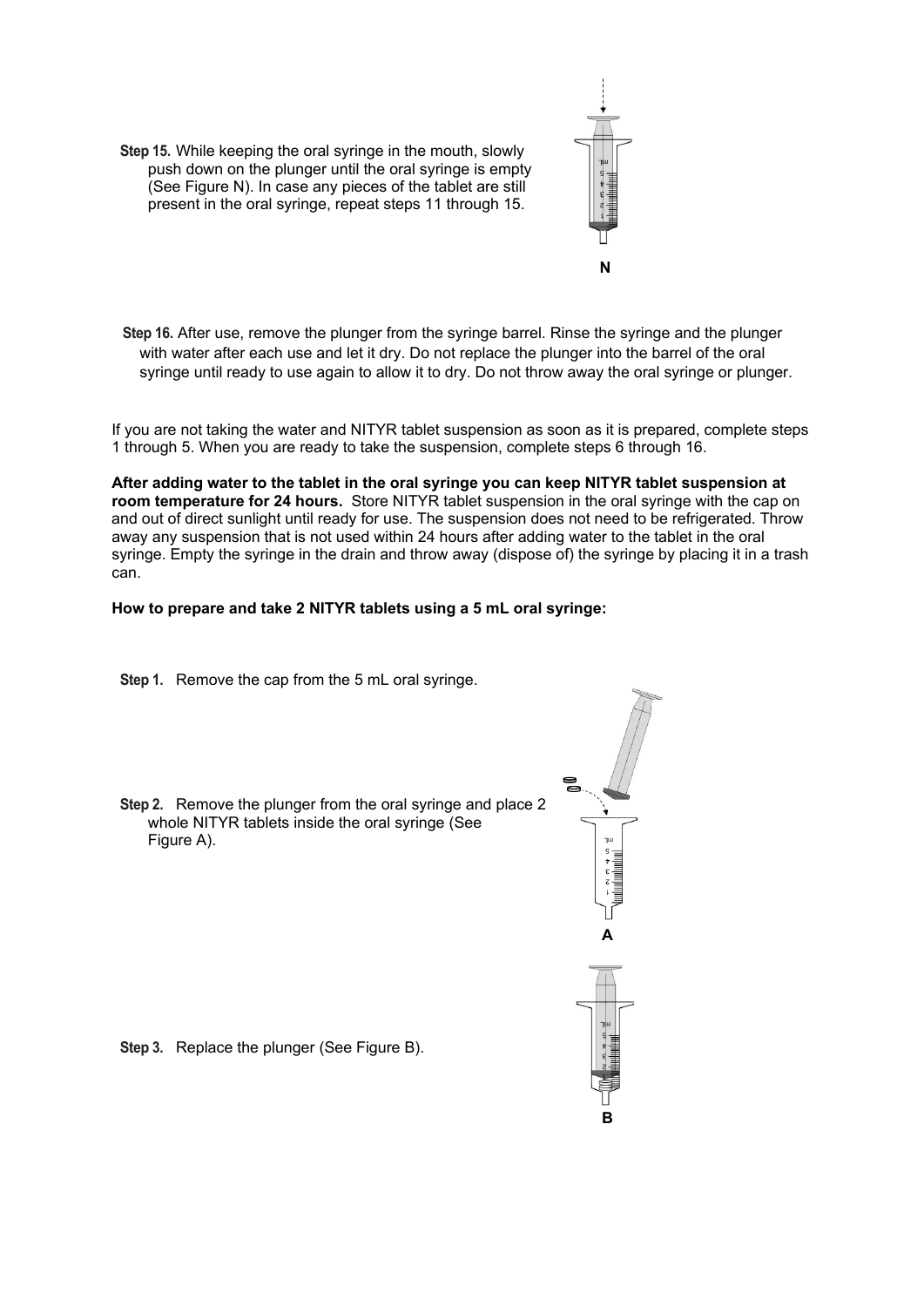**Step 4.** Draw up **5 mL** of **room temperature** water into the oral syringe. There may be some air in the oral syringe. Leave the air in the oral syringe (See Figure C).





**Step 5.** Replace the cap on the oral syringe. Let the oral syringe sit for at least **60 minutes** (See Figure D).

30 seconds



**Step 6.** Turn the oral syringe up and down for at least **30 seconds** (See Figure E).

**Step 7.** Check the oral syringe to see if the NITYR tablets have broken apart into very small pieces and the pieces are evenly spread through the water (suspension) (See Figure F). Do not take the suspension if there are any large pieces of the NITYR tablets in the suspension or if there are any pieces of the tablets that are not evenly spread through the water.

If there are any pieces of the tablets that are not evenly spread through the water, let the oral syringe sit for 10 minutes.

Before giving the suspension, turn the oral syringe up and down for 30 seconds to continue to spread the pieces of NITYR tablets in the suspension. **F**

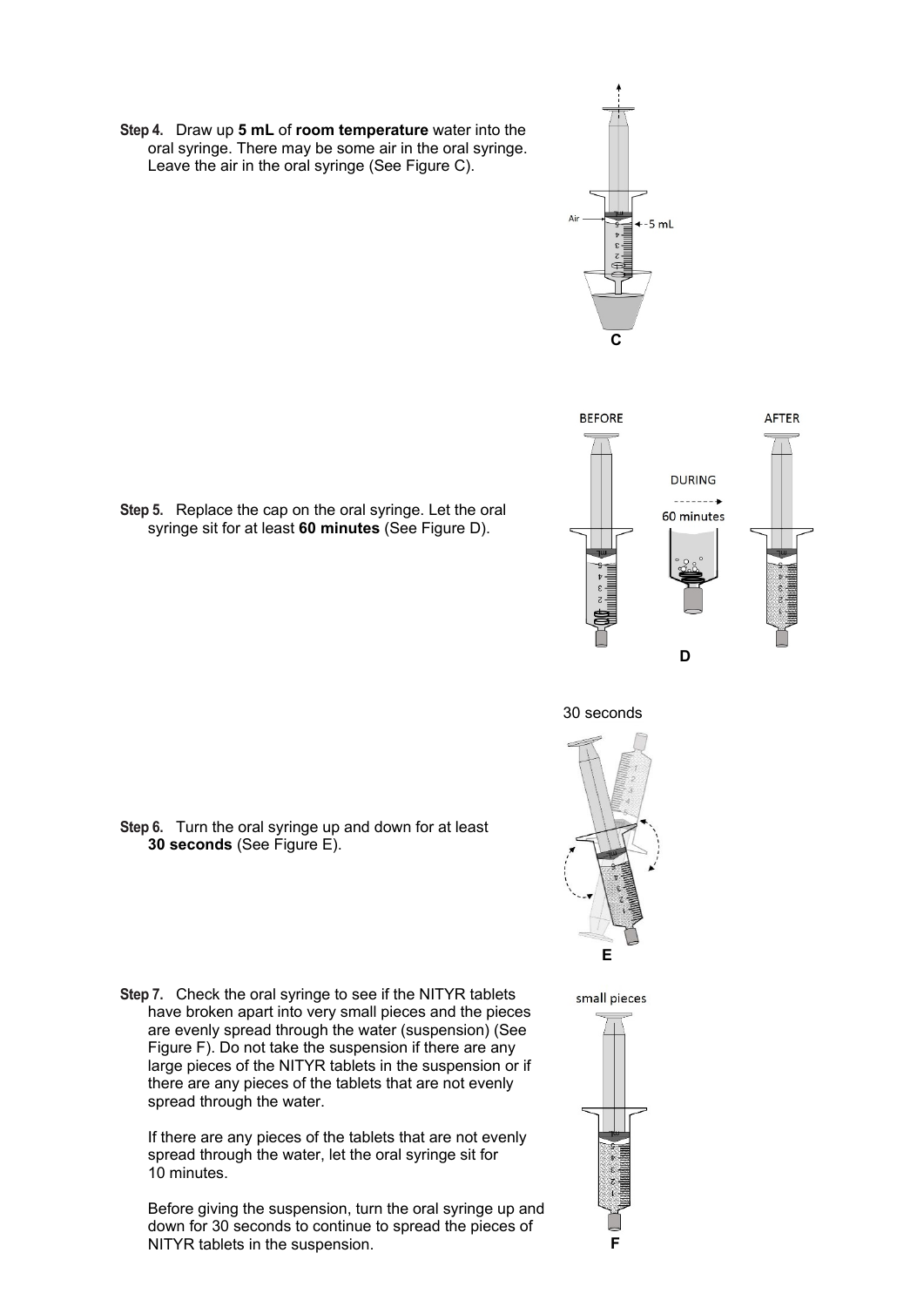**Step 8. Remove the cap from the oral syringe** (See Figure G).

- **Step 9.** Place the tip of the oral syringe in the mouth right away. If giving to a child, place the tip of the oral syringe along the inner cheek of the child's mouth (See Figure H).
- **Step 10.** While keeping the oral syringe in the mouth, slowly push down on the plunger **until a small amount of air is left in the oral syringe,** between the plunger and the tip of the oral syringe (See Figure I). Do not press all the way down on the plunger.

**Step 11.** Draw up **2 mL** of water into the oral syringe (See Figure J).



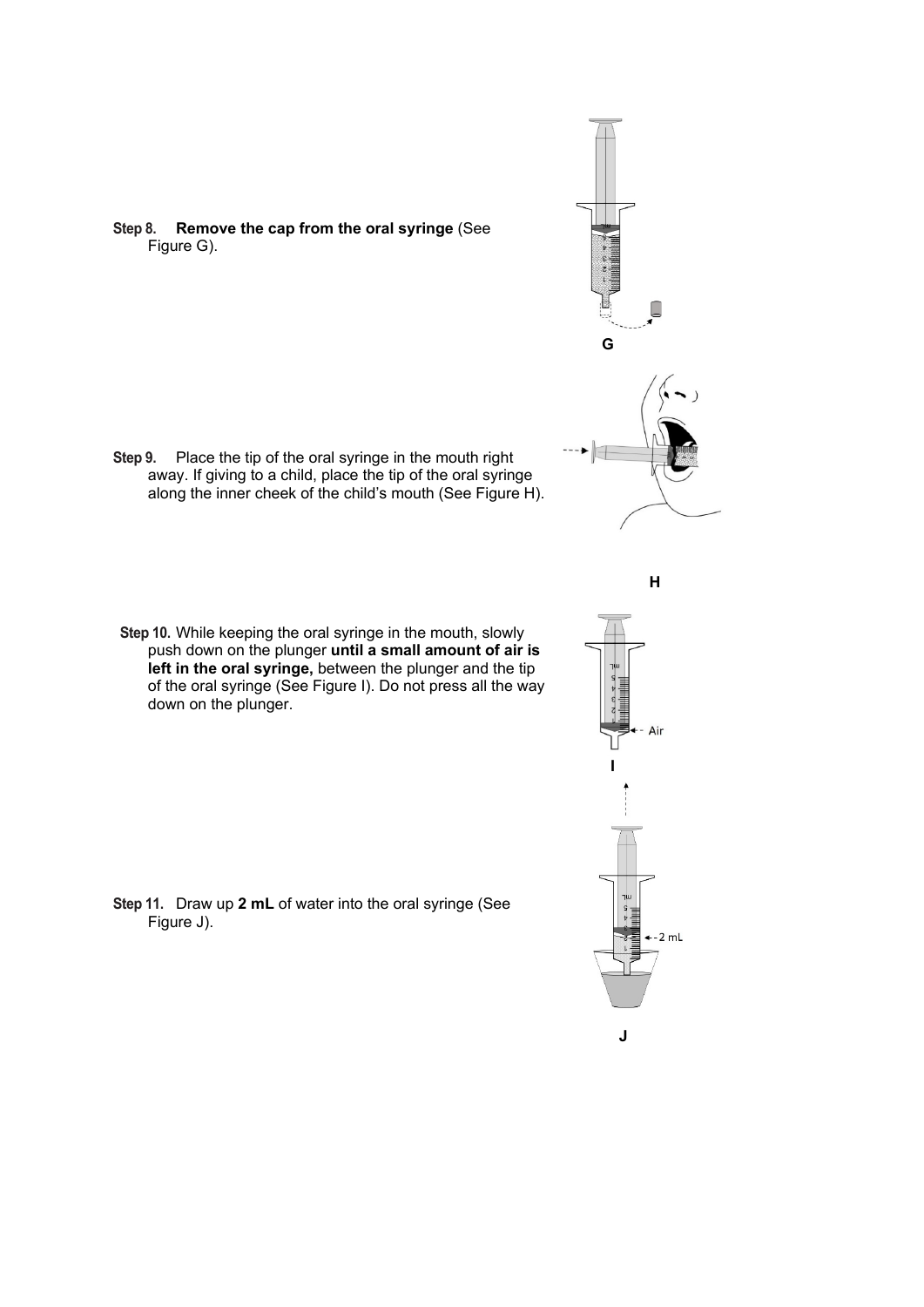**Step 12.** Replace the cap on the oral syringe. **Shake the oral syringe** well for **10 seconds** to spread the remaining tablet pieces evenly through the water in the oral syringe (See Figure K).

**Step 13. Remove the cap from the oral syringe** (See Figure L).

**Step 14.** Place the tip of the oral syringe in the mouth right away. If giving to a child, place the tip of the oral syringe along the inner cheek of the child's mouth (See Figure M).

**Step 15.** While keeping the oral syringe in the mouth, slowly push down on the plunger until the oral syringe is empty (See Figure N). In case any pieces of the tablets are still present in the oral syringe, repeat steps 11 through 15.

- **<sup>N</sup>**
- **Step 16.** After use, remove the plunger from the oral syringe barrel. Rinse the oral syringe with water after each use and let it dry. Do not replace the plunger into the barrel of the oral syringe until ready to use again to allow it to dry. Do not throw away the oral syringe.

If you are not taking the water and NITYR tablets suspension as soon as it is prepared, complete steps 1 through 5. When you are ready to take the suspension, complete steps 6 through 16.

**After adding water to the tablet in the oral syringe you can keep NITYR tablet suspension at room temperature for 24 hours.** Store the suspension in the oral syringe with the cap on and out of direct sunlight until use. The suspension does not need to be refrigerated. Throw away any suspension that is not used within 24 hours after adding water to the tablets in the oral syringe. Empty the syringe in the drain and throw away (dispose of) the syringe by placing it in a trash can.

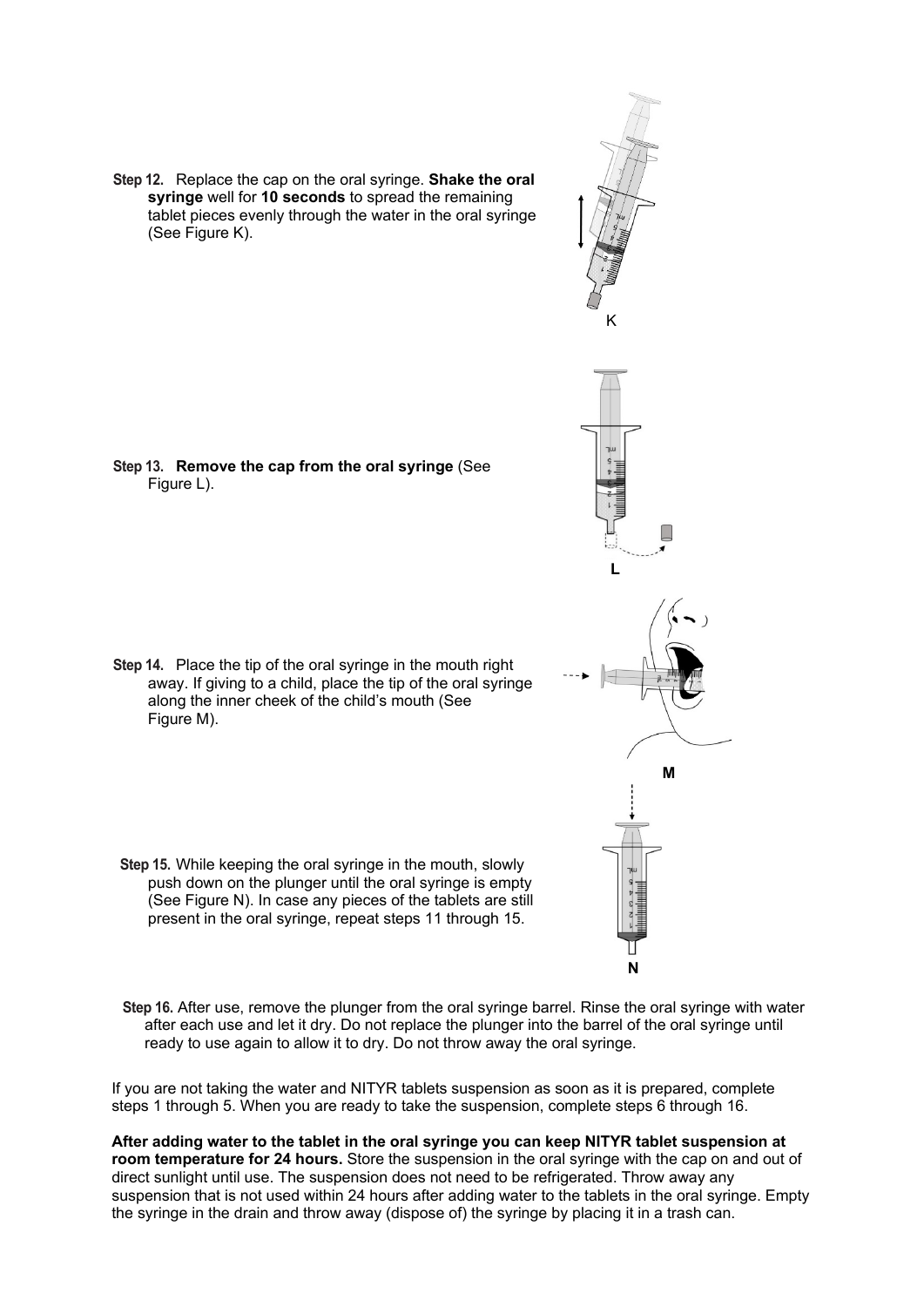**How to prepare and take more than 2 NITYR tablets using an oral syringe:**

If more than two NITYR tablets are needed for the prescribed dose follow the instructions for **"How to prepare and take 1 NITYR tablet using an oral syringe"** and **"How to prepare and take 2 NITYR tablets using an oral syringe"** until you get your prescribed dose. **You should not** add more than 2 tablets to one syringe at a time.

#### **How to prepare and take NITYR tablets in applesauce:**

- Wash your hands well before preparing NITYR tablets in applesauce.
- Crush only 1 NITYR tablet at a time.
- **Step 1.** Measure about 1 teaspoon of applesauce and put it into a clean container, such as a glass or bowl.
- **Step 2.** Place 1 NITYR tablet onto a metal teaspoon (See Figure A).
- **Step 3.** Place a second teaspoon on top of the teaspoon holding the tablet. Apply light pressure with the second teaspoon by pressing and rotating the two teaspoons against each other (See Figure B) until the tablet is crushed to a fine powder (See Figure C).

- **Step 4.** Carefully place all of the NITYR tablet powder from the metal teaspoon into the clean container of applesauce. Be sure that no tablet powder remains on the teaspoon (See Figure D).
- **Step 5.** If the prescribed dose is more than 1 tablet, repeat Steps 2 and 3, placing all of the NITYR tablet powder together in the container with the applesauce. You do not need to add more applesauce at this time if you take more than 1 tablet.
- **Step 6.** Stir the NITYR tablet powder and the applesauce until all of the tablet powder is mixed well in the applesauce (See Figure E).

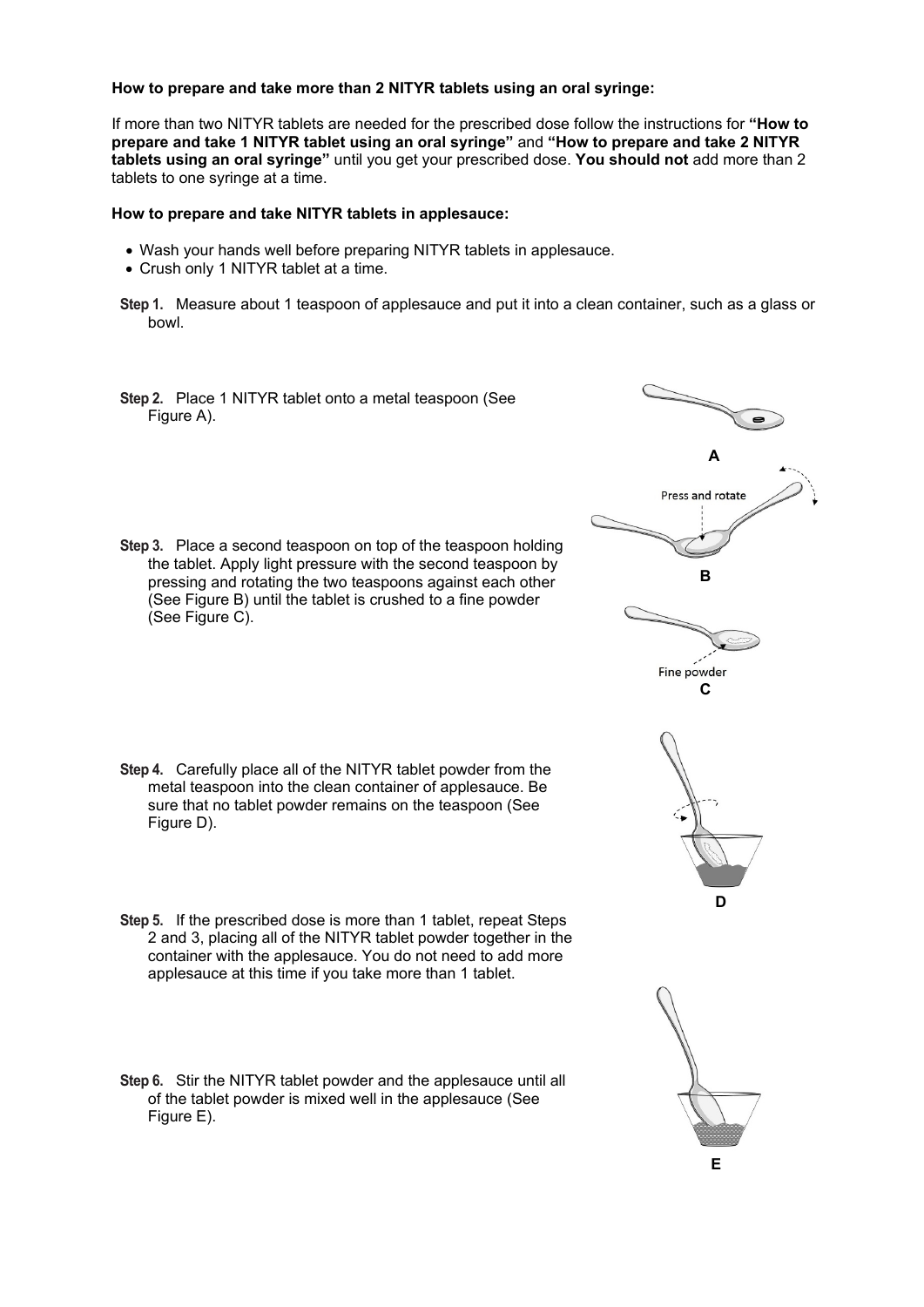- **Step 7.** Remove the NITYR tablet powder and applesauce mixture from the container using a teaspoon and swallow the mixture right away (See Figure F). Repeat this step until no mixture is left in the container.
- **Step 8.** Measure another 1 teaspoon of applesauce and place it in the container used to mix the NITYR tablet powder and applesauce (See Figure G).

- **Step 9.** Stir the fresh applesauce with the remaining NITYR tablet powder and applesauce mixture until they are mixed well (See Figure H).
- **Step 10.** Remove the NITYR tablet and applesauce mixture from the container using a teaspoon and swallow the mixture right away (See Figure I). Repeat this step until no mixture or powder is left in the container.

Take the NITYR tablet and applesauce mixture **within 2 hours** after adding the NITYR tablet powder to the applesauce. Store the NITYR tablet and applesauce mixture at room temperature and out of direct sunlight until use. The mixture does not need to be refrigerated. Throw away any mixture that is not used within 2 hours after mixing in a trash can.

#### **How should I store NITYR?**

- NITYR tablets do not need to be refrigerated.
- Store NITYR tablets at room temperature between 68°F to 77°F (20°C to 25°C).
- Store NITYR tablets in the container that it comes in and keep the container tightly closed.
- Keep NITYR tablets and NITYR that has been prepared in an oral syringe with water or in applesauce out of direct sunlight.

Take NITYR **within 24 hours** of adding water to NITYR tablets in an oral syringe. Throw away any unused NITYR tablets and water stored in the oral syringe after 24 hours of being mixed together.

Take NITYR **within 2 hours** of adding crushed NITYR tablets to applesauce. Throw away any crushed NITRY tablets and applesauce mixture that has not been used within 2 hours.

Talk to your healthcare provider or pharmacist if you have questions about NITYR tablets or how to use the oral syringe. You can also contact the **NITYR Patient Support Program** on the U.S. toll free number, 1-800-847-8714. **For more information visit: www.nityr.us**